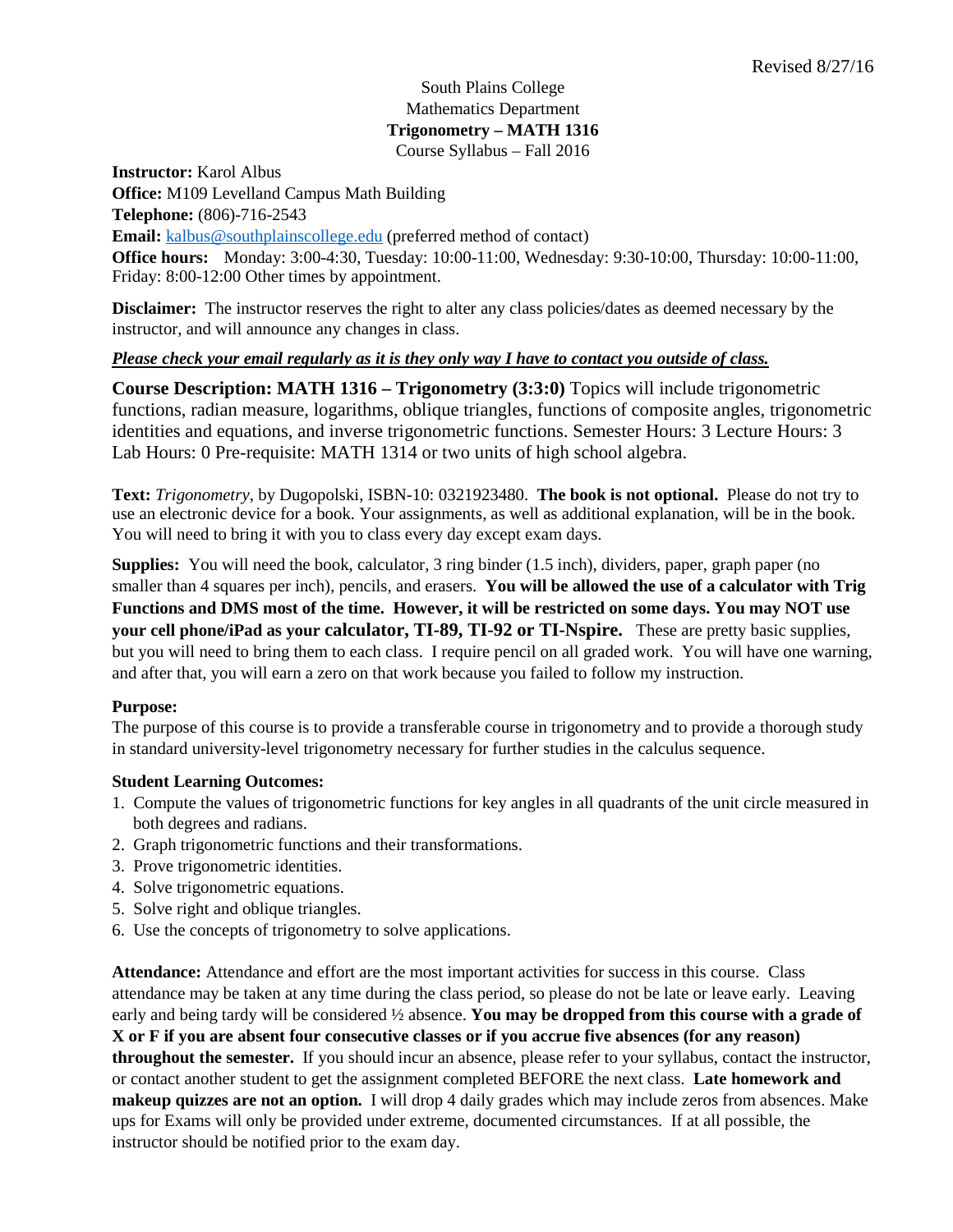**Assignment Policy:** Homework will be assigned at each class meeting. The homework is not a tool by which I torture you, but rather an opportunity for you to practice the skills presented in class which you will be responsible to demonstrate on a quiz the following class period. If you are interested in passing the class, you will need to do well on the quizzes. To do well on the quizzes, you will need to complete the homework. No late assignments will be accepted. You should show all work when doing homework. Simply writing the problem and the answer from the back of the book is not "doing homework." Using a solutions manual or an app that shows you the steps, and copying them down is NOT "doing homework." **Remember your effort is key to your success. You have to focus your effort on being able to complete the problems on a quiz without any outside resources.** 

**Grading:** Daily work (homework, quizzes and notebook) will be 16% of your final grade. You can expect 4 major exams worth 16% each, and a cumulative final exam that will count 20%. Your final average in the course will determine the letter grade posted on your transcript. The scale used is: A (90-100%), B (80-89%), C (70-79%, D (60-69%), F (0-59).

**Grade Reporting:** Grades will be posted on blackboard. If you think I have recorded a grade incorrectly, please notify me immediately. I keep a hard copy of my grades and will be glad to check it.

**Phones and other electronics:** All electronic devices are inappropriate. Suspected use will earn you a zero for that day's quiz or homework. If you use an electronic device (cell phone, iPad, iPod, headphones) during an exam, you will earn a zero on the exam and may be dropped from the course. Please do not use a phone or iPad as your book or calculator.

**Test days:** Test days are very serious days. **Once you begin the exam, you will not be allowed to leave the classroom until the exam is submitted for grading**. Use the restroom before class and bring plenty of sharp pencils. Use of electronics on an exam day earns you a zero on the exam and possible dismissal from the course.

## **Where to Get Help:**

- Me! My office hours are listed at the top of this syllabus. I am also available at some other times by appointment. Email is a great way to contact me – much faster than phone calls and messages. Sometimes I can help on email if you will send a photo of the problem you are doing. Even if I am not in the office, I can work the problem, take a photo and send back. You CANNOT ask for #35 – I won't have my book with me.
- Free tutoring and video tapes are available in M116 on the Levelland campus. The hours for tutors are posted by that door and I will post it on blackboard as it becomes available to me. Digital versions of the videos are available on YouTube. I will post the links to these videos on Blackboard. Occasionally I will post helpful items on blackboard such as solution sets. **If you are not familiar with Blackboard, you should become familiar**. The login and password should be the same as your MySPC.
- Your book is a great resource and it is already purchased!
- You can also seek videos from [www.patrickjmt.com](http://www.patrickjmt.com/) and [www.khanacademy.org](http://www.khanacademy.org/) or others.
- **I also strongly recommend forming study groups so that you can work with others. Networking is an essential tool both in the classroom and in the workforce.**

*You should expect to spend as much time outside of class as you do in class practicing homework problems and studying. The goal is for you to acquire the skills necessary to be successful in your next MATH course. I WILL NOT send you to the next course if you cannot demonstrate that you have those skills*.

**Religious Holy Days:** In accordance with Section 51.911, Texas Education Code, South Plains College will allow a student who is absent from class for the observance of a religious holy day to take an examination or complete an assignment scheduled for that day within seven (7) calendar days after the absence. Students are required to file a written notification of absence with each instructor within the first fifteen (15) days of the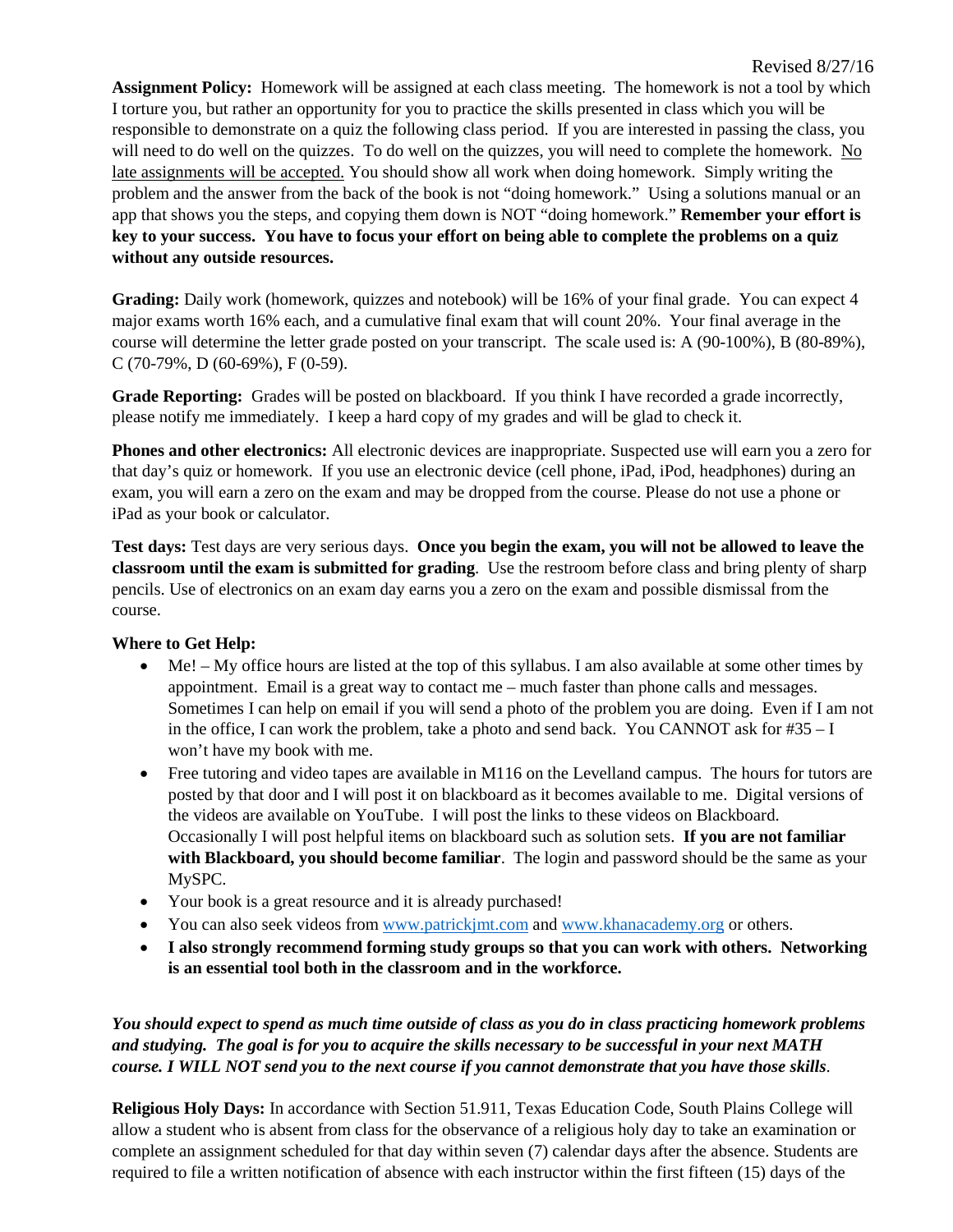**Diversity Statement:** In this class, the teacher will establish and support an environment that values and nurtures individual and group differences and encourages engagement and interaction. Understanding and respecting multiple experiences and perspectives will serve to challenge and stimulate all of us to learn about others, about the larger world and about ourselves. By promoting diversity and intellectual exchange, we will not only mirror society as it is, but also model society as it should and can be. (copied from current South Plains College Faculty Handbook)

**Disabilities Statement:** Students with disabilities, including but not limited to physical, psychiatric, or learning disabilities, who wish to request accommodations in this class should notify the Disability Services Office early in the semester so that the appropriate arrangements may be made. In accordance with federal law, a student requesting accommodations must provide acceptable documentation of his/her disability to the Disability Services Office. For more information, call or visit the Disability Services Office at Levelland (Student Health & Wellness Office) 806-716-2577, Reese Center (Building 8) 806-716-4675, or Plainview Center (Main Office) 806-716-4302 or 806-296-9611.

**Academic Honesty:** You are expected to uphold the ideals of academic honesty. All work that is graded must be your own. This policy applies to all work attempted in this course. If this policy is violated the student will receive an F for the assignment and will be dropped with an F. For more details on what is considered cheating, see the South Plains College catalog.

**Equal Opportunity**: South Plains College strives to accommodate the individual needs of all students in order to enhance their opportunities for success in the context of a comprehensive community college setting. It is the policy of South Plains College to offer all educational and employment opportunities without regard to race, color, national origin, religion, gender, sexual orientation, disability, or age.

**Communication Skills:** effective development, interpretation, and expression of ideas through written, oral, and visual communication.

Develop, interpret, and express ideas through written communication Develop, interpret, and express ideas through oral communication Develop, interpret, and express ideas through visual communication

**Critical Thinking**: creative thinking, innovation, inquiry, analysis, evaluation, and synthesis of information. Generate and communicate ideas by combining, changing, and reapplying existing information Gather and assess information relevant to a question Analyze, evaluate, and synthesize information

**Empirical and Quantitative Competency Skills:** the manipulation and analysis of numerical data or observable facts resulting in informed conclusions.

Manipulate and analyze numerical data and arrive at an informed conclusion Manipulate and analyze observable facts and arrive at an informed conclusion